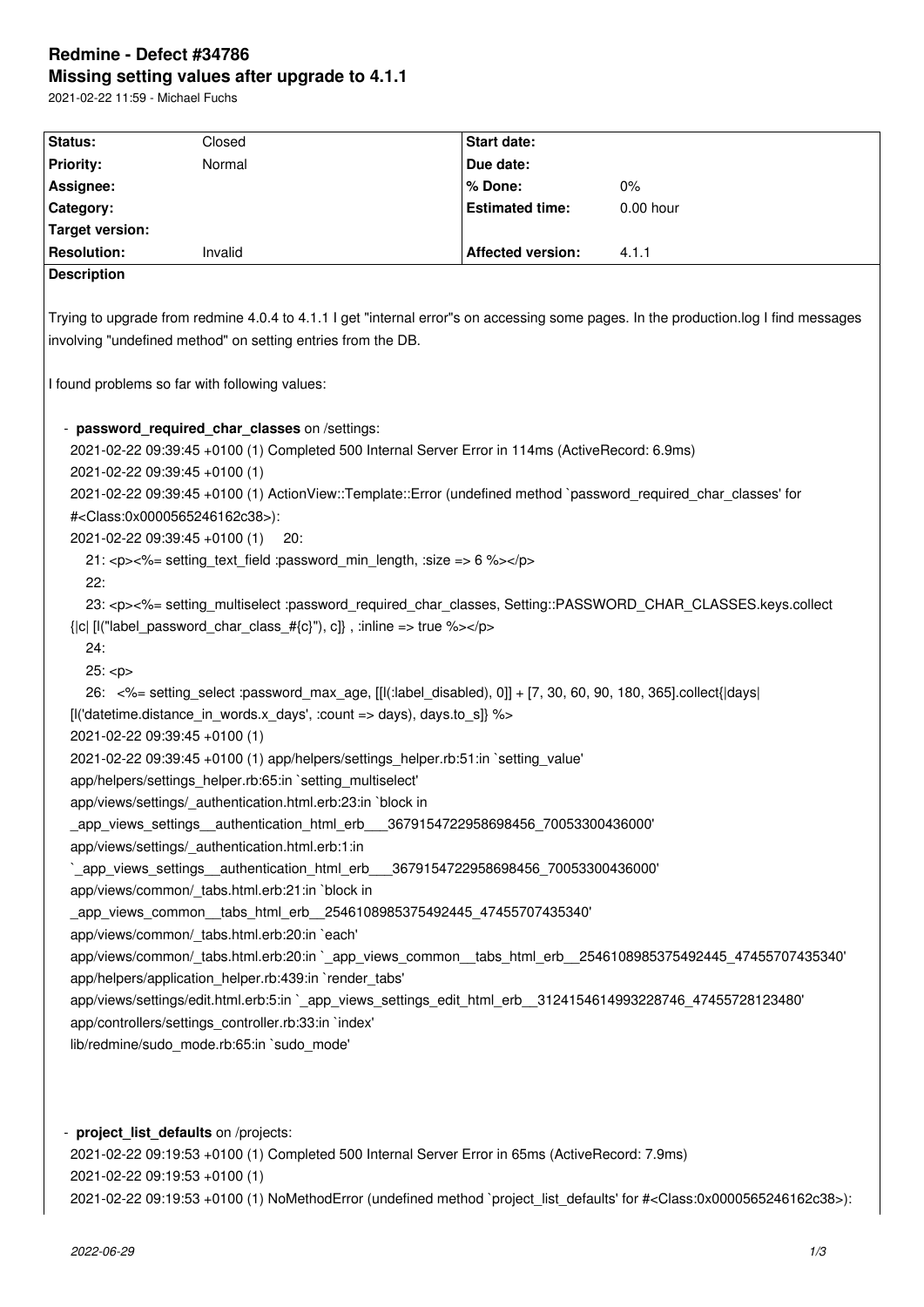2021-02-22 09:19:53 +0100 (1) 2021-02-22 09:19:53 +0100 (1) app/models/project\_query.rb:83:in `default\_columns\_names' app/models/query.rb:731:in `columns' app/models/query.rb:786:in `has\_custom\_field\_column?' app/models/project\_query.rb:102:in `results\_scope' app/controllers/projects\_controller.rb:278:in `project\_scope' app/controllers/projects\_controller.rb:51:in `index' lib/redmine/sudo\_mode.rb:65:in `sudo\_mode'

## **Environment and upgrade**

I use (and also migrate from) docker with an image based on the official docker redmine image, with additional plugins (RedmineUP-CRM/Helpdesk and some other minor plugins, see below).

In the log I could see that a few db migrations have been executed. Comparing with the redmine source these seem to be the expected migrations for the upgrade. The migrations are also logged in the database in table "schema\_migrations".

I could find no migrations in the source that would insert the added setting values (although I have seen no migrations about added settings at all - so I suspect there should be a different mechanism anyway to add new/missing settings to the database).

I tried to insert the missing settings with empty values, but I couldn't get rid of the error. Probably the values are more complex (serialized ruby objects?).

At first I had a similar problem with settings specific to the CRM plugin, but the RedmineUp support supported me with a patched version of the plugin which solved their problem. Comparing their fix they added some lazy initialization handling accessing their settings. So maybe the same mechanism would apply for the problematic settings here.

There could be more new setting values I didn't stumble upon yet. Looking at the changes there are several more additions since I installed the previous redmine version, but I have not checked if they have already been released.

Here's my configuration:

| Environment:                        |                                        |  |  |  |
|-------------------------------------|----------------------------------------|--|--|--|
| Redmine version                     | 4.1.1.stable                           |  |  |  |
| Ruby version                        | 2.6.6-p146 (2020-03-31) [x86_64-linux] |  |  |  |
| Rails version                       | 5.2.4.2                                |  |  |  |
| Environment                         | production                             |  |  |  |
| Database adapter                    | PostgreSQL                             |  |  |  |
| Mailer queue                        | ActiveJob::QueueAdapters::AsyncAdapter |  |  |  |
| Mailer delivery                     | smtp                                   |  |  |  |
| SCM:                                |                                        |  |  |  |
| Subversion                          | 1.10.4                                 |  |  |  |
| Mercurial                           | 4.8.2                                  |  |  |  |
| Bazaar                              | 2.8.0                                  |  |  |  |
| Git                                 | 2.20.1                                 |  |  |  |
| Filesystem                          |                                        |  |  |  |
| Redmine plugins:                    |                                        |  |  |  |
| redmine contacts<br>4.3.2           |                                        |  |  |  |
| redmine contacts helpdesk<br>4.1.11 |                                        |  |  |  |
| redmine shared api<br>0.0.9         |                                        |  |  |  |
| redmine silencer<br>0.4.3           |                                        |  |  |  |
|                                     |                                        |  |  |  |

### **History**

## **#1 - 2021-02-22 12:41 - Michael Fuchs**

*- Status changed from New to Resolved*